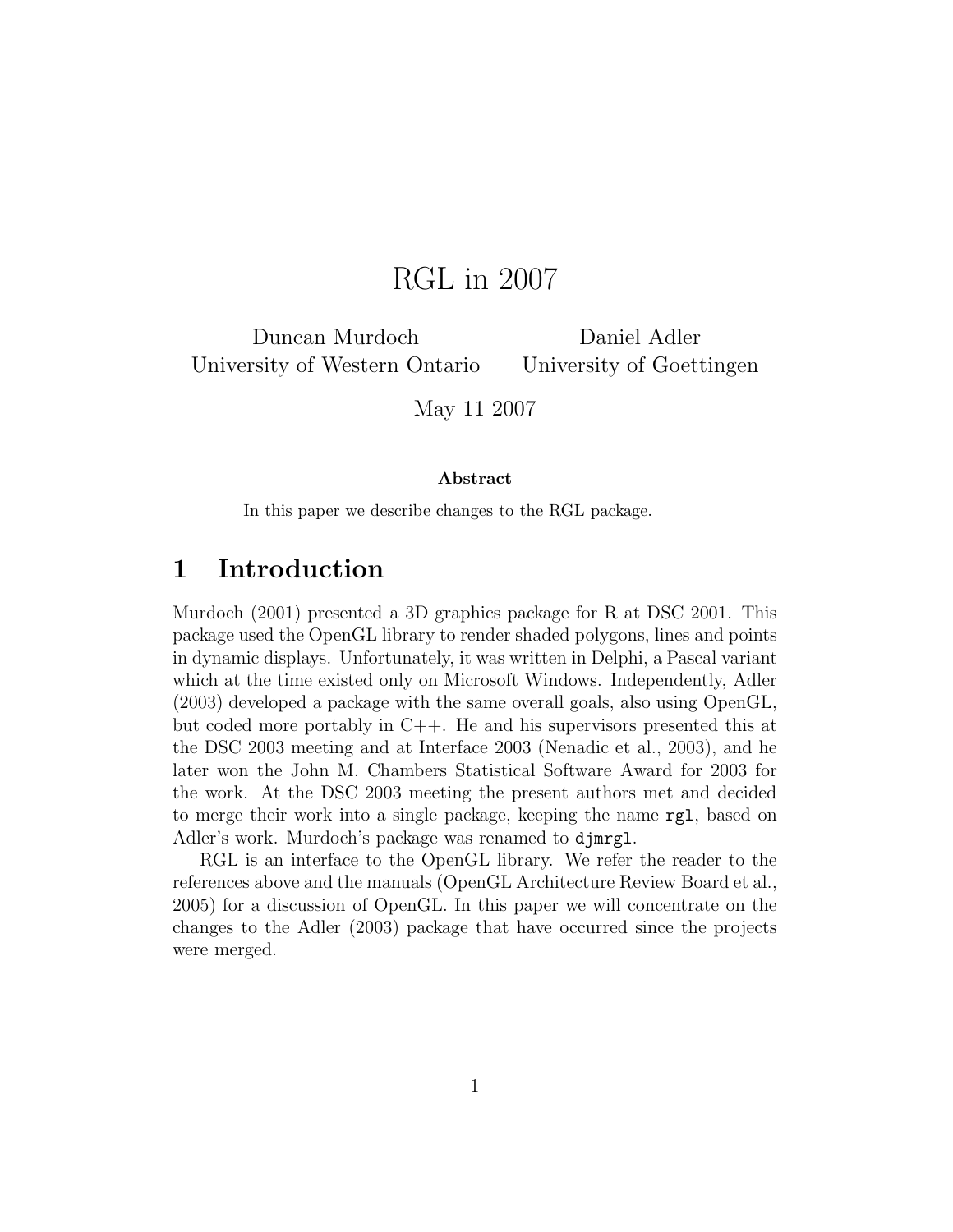

Figure 1: The plot3d() function with type="s" for spheres.

### 2 \*3d interface

During the fusion of djmrgl and rgl, the API was extended with a generic 3D API. The functions in this API are named in the pattern \*3d. The idea behind the new API is to establish a generic 3D API that is stable to the R user, while at the same time, it will be open to developers to implement different 3D devices such as Scene dataformat generators and more implementations or bindings to existings 3D engines. While the legacy rgl.\* functions are still available, the use of the generic 3D interface is encouraged.

The semantics of the \*3d interface are similar to those of classic R graphics. Changes made to material properties in \*3d calls remain local to those calls, and the new material3d() function allows individual material defaults to be set (similar to the par() function).

Higher level \*3d functions were also added analogously to the classic plot functions: plot3d(), axes3d(), etc. See Figure 1. Lower level functions to add objects to plots were also added: points3d(), lines3d(), and so on.

By default, the plot3d() function rescales coordinates so that the bounding box around the scene appears to be a cube. More general control of the aspect ratio is also possible with the aspect3d() function.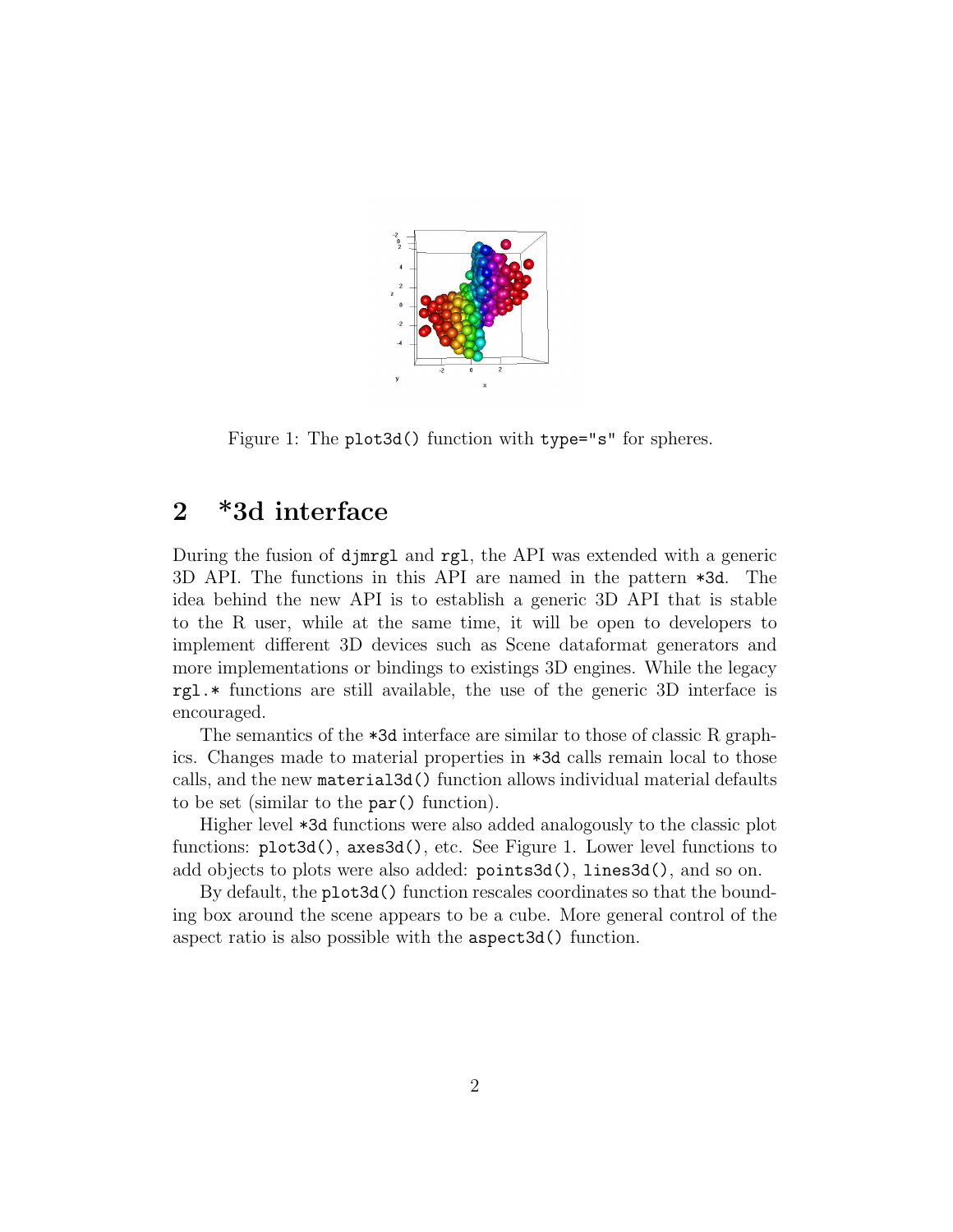

Figure 2: A square with a mipmapped texture, at the original size, and magnified 10 and 100 times.

## 3 Rendering Improvements

In computer graphics, "textures" are images mapped onto surfaces. The images may appear as though printed there, or may modify other properties of the surface.

Mapping textures on surfaces is difficult. If the surface normals are nearly orthogonal towards the view direction, poor quality texture mapping effects can appear. There are also difficult problems involved in rescaling the images as the rendered size of the image is changed in real time by the user.

Mipmapping is an advanced technique in texture mapping that uses multiple pre-computed scaled down versions of the same texture image in the texture sampling process. These speed up high quality rendering.

In rgl, mipmapping can be enabled by the material parameter texmipmap. Additionally texminfilter and texmagfilter material parameters specify the filtering method for rescaling. The best quality for shrinking an image is achieved using texminfilter="linear.mipmap.linear", which uses linear interpolation between pixels within two rescaling levels, and then linear interpolation between them to select the texture value (Figure 2). For expanding the image, the best quality is achieved by texmagfilter="linear", to use linear interpolation between pixels in the original image. Other possibilities are to replace the linear interpolation with the selection of the nearest pixel or magnification level; these are usually faster, but show more rendering artefacts.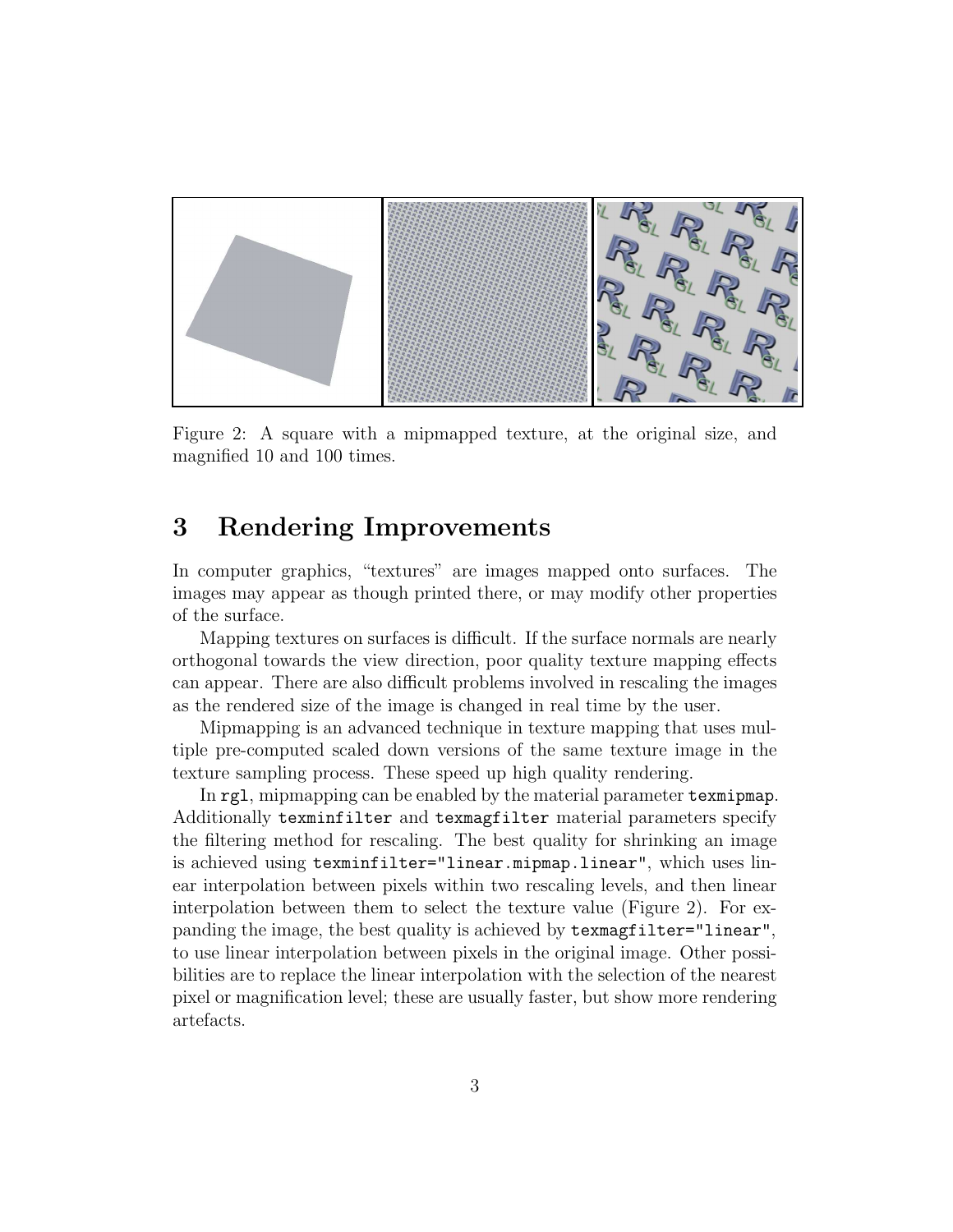

Figure 3: A "solid gold" rendering of the Maunga Whau volcano.

Textures can also be used via "environment mapping" to render a surface so that it appears to be a perfectly reflective mirror. Typically, a panorama image (e.g. the same image as for the scene background spheres) is chosen as the texture image, but any image with a good mix of light and dark detail works quite well. The image is wrapped on a virtual sphere surrounding the shape. The texture coordinates for the shape's surfaces are then calculated using the viewpoint and surface normals to choose the reflection on the virtual sphere. As this texture mapping process is highly dependent on the view direction, the user gets the illusion of a perfect mirror (Figure 3). When synchronizing the texture of the background sphere and the environmental map of some objects an illusion of perfect mirroring can be achieved. In rgl this feature can be enabled by setting the logical material parameter texenvmap.

Besides better support for rendering of textures, rgl has recently gained more general support for linking them to user scenes. Users can now give texture coordinates corresponding to each vertex of polygons being rendered, in order to show effects such as repeated textures (Figure 2) or transformations from rectangular coordinates to spherical ones (Figure 4). Similarly, users can specify the normals to the surface: this allows the two edges of the map in Figure 4 to be joined without a visible edge.

OpenGL allows solid surfaces to be rendered in any order, and based on their apparent depth in the screen (their "z-order") it will only display those that are closer to the viewer, giving automatic hidden surface removal. However, transparent surfaces must be handled with more care, as they must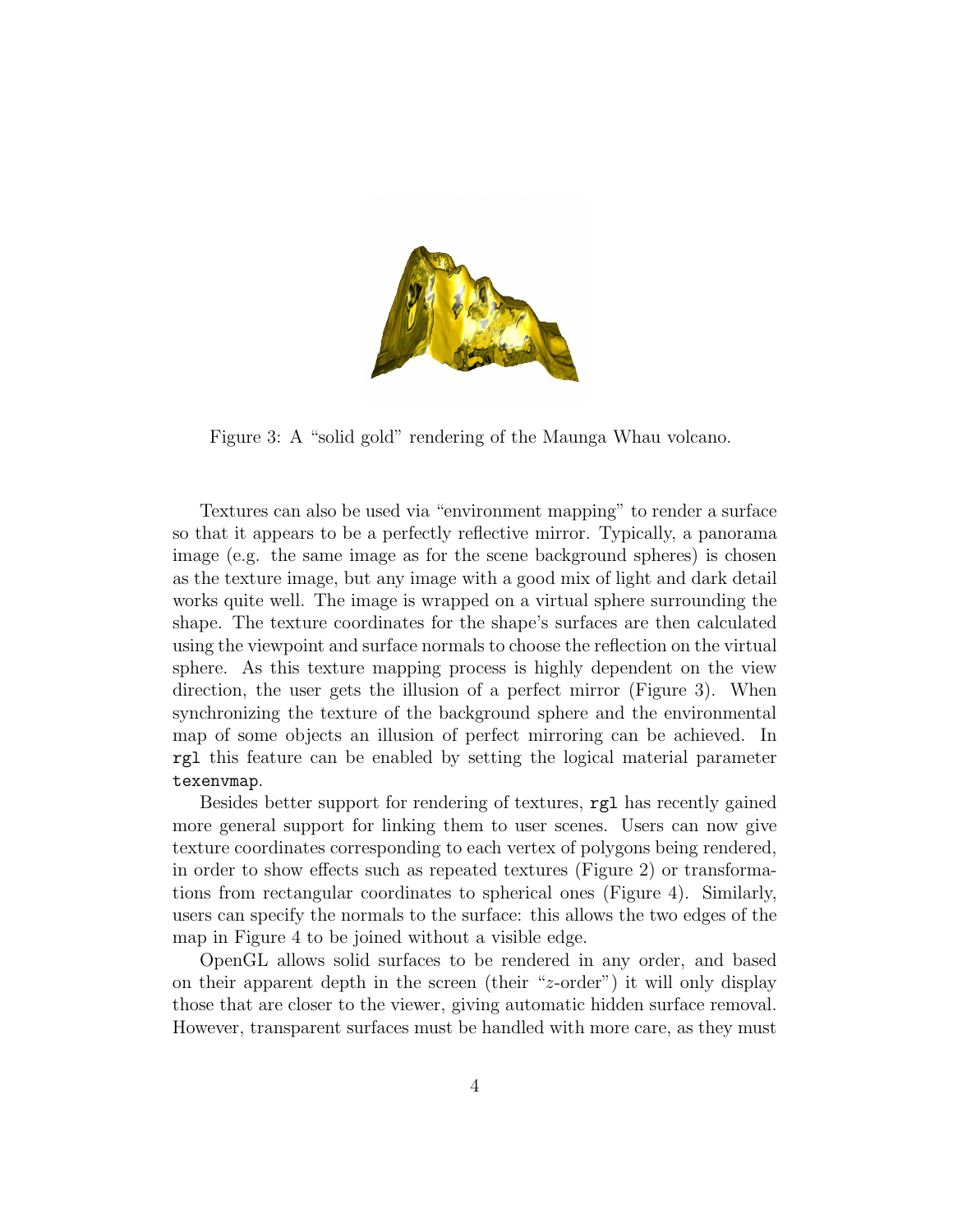

Figure 4: A rendering of the mapdata package worldHires map on a globe.



Figure 5: 3D contours produced by the misc3d package and rendered in rgl.

be blended on top of each other in z-order (i.e. more distant surfaces must be rendered first). rgl has much improved transparency handling. It renders transparent objects (each corresponding to a single rgl.\* call) in the correct z-order relative to each other, and the internal components of each object are rendered in the correct z-order.

Artefacts are still possible when multiple intersecting transparent objects occur in the same scene because rgl does not interleave the rendering of the internal components of different objects. If a user wants to render such shapes (e.g. Figure 5), then all of the surfaces should be pre-computed and rendered as one object.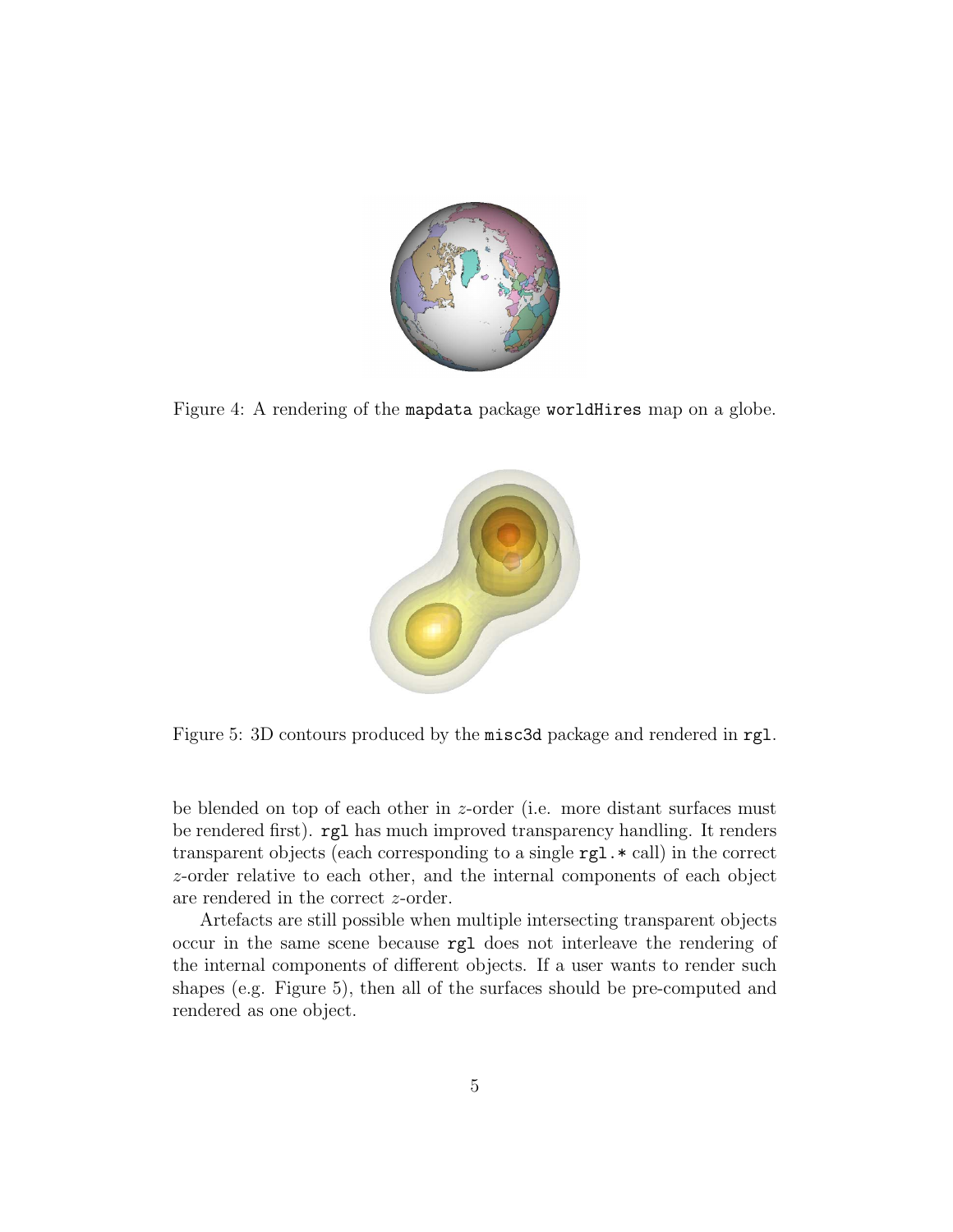## 4 Other changes

Besides the major changes listed above, rgl has had a number of smaller additions and changes:

- There is now support for working with homogeneous matrices, used in perspective calculations, and to specify rotations, translations and scaling of geometric objects.
- Mouse handling is more flexible, with a number of optional behaviours configurably associated with each mouse button: trackball rotation, one-axis rotation, etc.
- There is basic low level support for item selection using select3d().
- Adler's original implementation of rgl maintained objects on a stack, and provided the **rgl.pop**() function to delete the most-recently drawn object. Murdoch's implementation implemented a hierarchical organization of objects, whose contents could be modified from R. The current rgl falls somewhere between these: objects are maintained on a stack, but each primitive has a numerical identifier, and rgl.pop() can delete by identifier.
- In Windows, rgl now displays its windows within the MDI frame if R is running in MDI mode.
- Missing values encoded as NA are now handled reasonably well.
- A major effort has been put into making rgl as portable as R across platforms. This has been done by using the GNU build tools (autoconf, etc.) to help write configure scripts. MacOSX presented a particular challenge: depending whether R is run in the GUI or not, completely different graphics systems are used, and rgl needs to link against two different libraries implementing OpenGL. On that platform we currently build two separate shared libraries, and decide at package load time which one to load.
- The rgl.snapshot and rgl.postscript functions have been improved, so that images can now be saved to disk reasonably reliably.